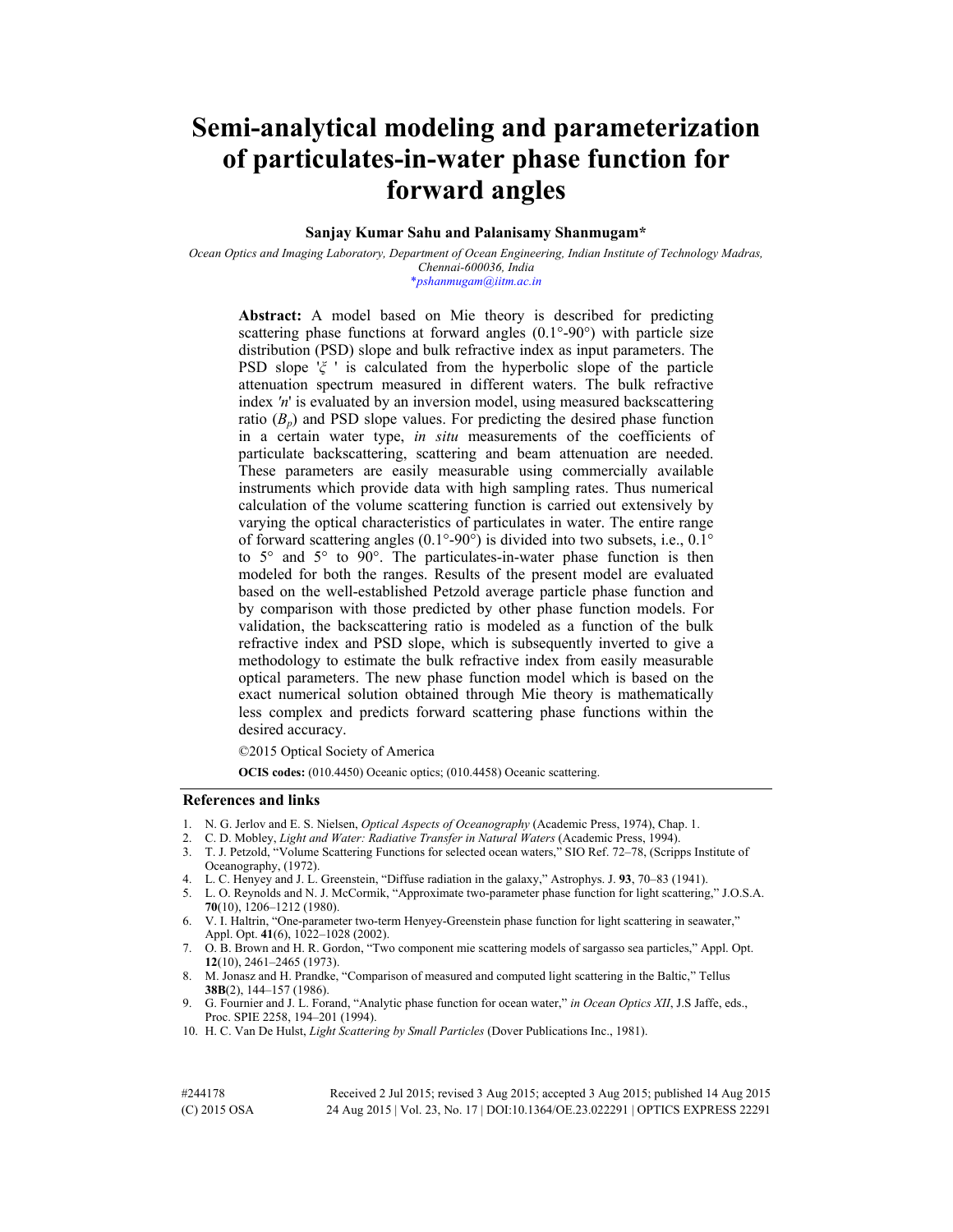- 11. A. C. Holland and G. Gagne, "The scattering of polarized light by polydisperse systems of irregular particles," Appl. Opt. **9**(5), 1113–1121 (1970).
- 12. H. Bader, "The hyperbolic distribution of particle sizes," J. Geophys. Res. **75**(15), 2822–2830 (1970).
- 13. J. C. Kitchen, "Particle size distributions and the vertical distribution of suspended matter in the upwelling region off Oregon," 77–10 (Oregon State Univ., Corvallis, 1977), pp. 118.
- 14. C. D. Mobley, L. K. Sundman, and E. Boss, "Phase function effects on oceanic light fields," Appl. Opt. **41**(6), 1035–1050 (2002).
- 15. M. Kerker, *The Scattering of Light and Other Electromagnetic Radiation* (Academic Press, 1969).
- 16. C. Mätzler, "MATLAB functions for Mie scattering and absorption," 2002–08 (University of Bern, 2002), pp. 18.
- 17. C. F. Bohren and D. R. Huffman, *Absorption and Scattering of Light by Small Particles* (John Wiley, 1983).
- 18. B. Aernouts, R. Watté, J. Lammertyn, and W. Saeys, "A flexible tool for simulating the bulk optical properties of polydisperse suspensions of spherical particles in an absorbing host medium," *in Optical Modeling and Design II*, Frank Wyrowski, John T. Sheridan, Jani Tervo, Youri Meuret, eds., Proc. of SPIE 8429,1–11 (2012).
- 19. O. Ulloa, S. Sathyendranath, and T. Platt, "Effect of the particle-size distribution on the backscattering ratio in seawater," Appl. Opt. **33**(30), 7070–7077 (1994).
- 20. Y. C. Agrawal and O. A. Mikkelsen, "Empirical forward scattering phase functions from 0.08 to 16 deg. for randomly shaped terrigenous 1-21 µm sediment grains," Opt. Express **17**(11), 8805–8814 (2009).
- 21. A. Sokolov, M. Chami, E. Dmitriev, and G. Khomenko, "Parameterization of volume scattering function of coastal waters based on the statistical approach," Opt. Express **18**(5), 4615–4636 (2010).
- 22. C. D. Mobley, B. Gentili, H. R. Gordon, Z. Jin, G. W. Kattawar, A. Morel, P. Reinersman, K. Stamnes, and R. H. Stavn, "Comparison of numerical models for computing underwater light fields," Appl. Opt. **32**(36), 7484– 7504 (1993).
- 23. A. L. Whitmire, E. Boss, T. J. Cowles, and W. S. Pegau, "Spectral variability of the particulate backscattering ratio," Opt. Express **15**(11), 7019–7031 (2007).
- 24. H. J. Nasiha, P. Shanmugam, and V. G. Hariharasudhan, "A new inversion model to estimate bulk refractive index of particles in costal oceanic waters: Implications for remote sensing," IEEE J. Sel. Topics in App, Earth. Obs. Remote Sensing **7**, 3069–3083 (2014).
- 25. P. Diehl and H. Haardt, "Measurement of the spectral attenuation to support biological research in a 'plankton tube' experiment," Oceanol. Acta **3**, 89–96 (1980).
- 26. M. S. Twardowski, E. Boss, J. B. Macdonald, W. S. Pegau, A. H. Barnard, and J. R. V. Zaneveld, "A model for estimating bulk refractive index from the optical backscattering ratio and the implications for understanding particle composition in case I and case II waters," J. Geophys. Res. **106**(C7), 14,129–14,142 (2001).
- 27. Z. P. Lee, "Remote Sensing of Inherent Optical Properties: Fundamentals, Tests of Algorithms, and Applications," 5 (IOCCG, Dartmouth, Canada, 2005), pp. 126.
- 28. D. Stramski, A. Bricaud, and A. Morel, "Modeling the inherent optical properties of the ocean based on the detailed composition of the planktonic community," Appl. Opt. **40**(18), 2929–2945 (2001).
- 29. M. Chami, E. B. Shybanov, T. Y. Churilova, G. A. Khomenko, M. E. G. Lee, O. V. Martynov, G. A. Berseneva, and G. K. Korotaev, "Optical properties of the particles in the Crimea coastal waters (Black Sea)," J. Geophys. Res. **110**(C11), C11020 (2005).

#### **1. Introduction**

Accurate modeling of the propagation of light in water, by solving the Radiative Transfer Equation, is important for many applications such as underwater environment monitoring, ecosystem and water quality assessment using remote sensing data, and underwater optical communication system development. In this approach, the medium is characterized by three parameters, namely, the absorption coefficient *'a'*, scattering coefficient *'b'* and phase function

 $\tilde{\beta}(\theta)$ . The phase function is the angular distribution of light intensity scattered by a particle at a given wavelength (here wavelength is ignored for brevity). It is defined as

$$
\tilde{\beta}(\theta) = \frac{\beta(\theta)}{b}.
$$
\n(1)

where  $\beta(\theta)$  is the volume scattering function (VSF) which is the scattered intensity per unit incident irradiance per unit volume of water. Integrating *β(θ)* over all directions (solid angles) gives the total scattering coefficient,

$$
b = 2\pi \int_{0}^{\pi} \beta(\theta) \sin \theta \, d\theta. \tag{2}
$$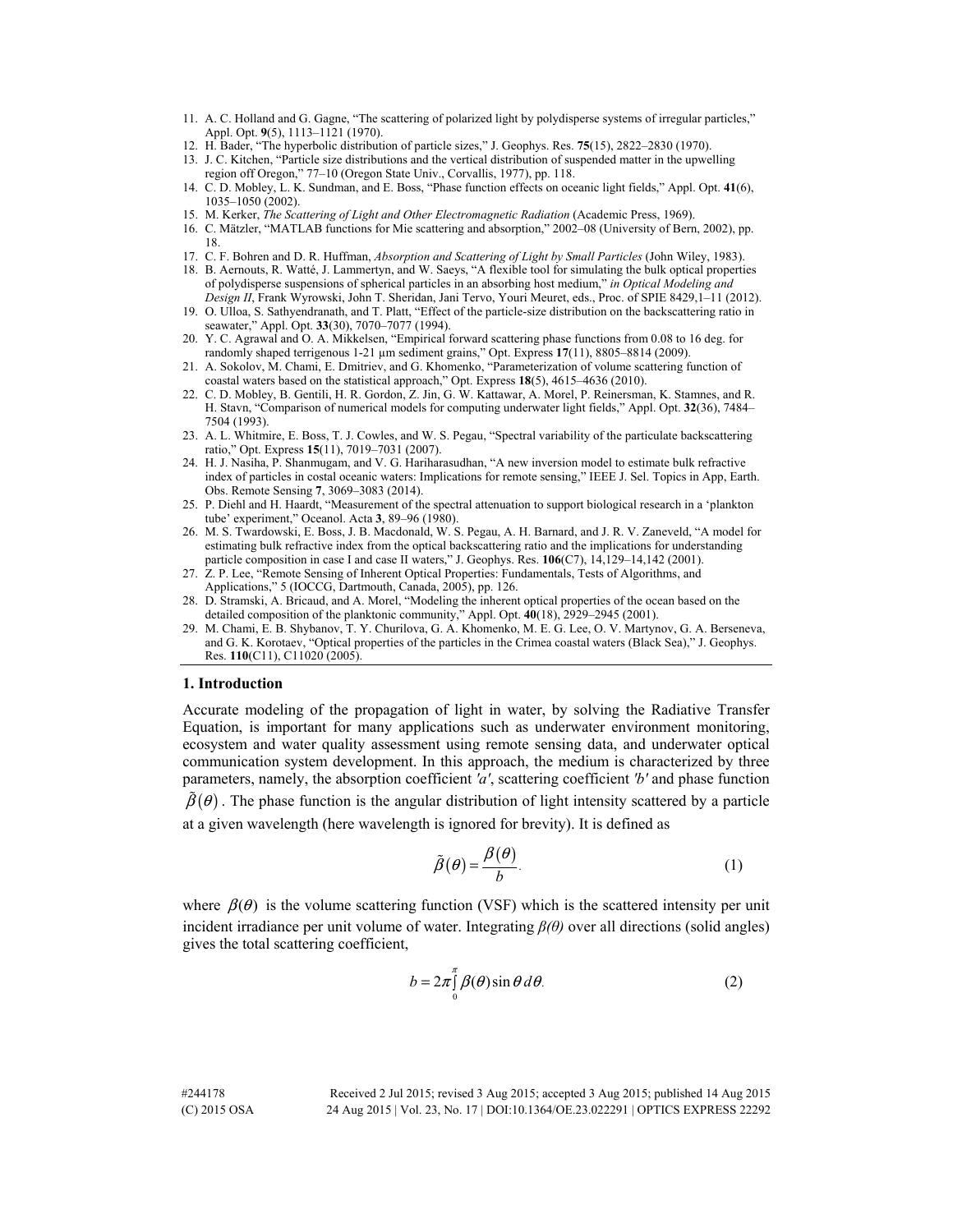Equation (2) is often divided into two parts, forward scattering,  $0 \le \theta \le \pi/2$ , and backward scattering,  $\pi/2 \le \theta \le \pi$ . The angular distribution of scattered light intensity in the backward directions ( $\pi/2 \le \theta \le \pi$ ) is important for modeling the physical phenomena using satellite remote sensing, whereas the angular distribution of scattered light in the forward directions (0  $\leq \theta \leq \pi/2$ ) plays an important role in the problems involving multiple scattering and in implementing optical links for underwater communications and imaging systems. In particular, for under water optical communication, the channel capacity cannot be modeled without the exact information with regard to the forward volume scattering function.

There are two major factors that contribute to the values of the volume scattering function and hence phase function, *i.e*., (1) water itself and (2) particulate matter. The contribution due to pure seawater has been well studied theoretically by Morel in 1974 [1]. On the other hand, the theoretical study of particle contribution has not been made successfully because of the existence of a wide range of particles with different sizes, shapes and optical properties. From the observation point of view, the experimental measurement of VSF has been very difficult at very small and large angles because of the need of separating the original light beam and scattering from optical surfaces at these angles. Moreover, the magnitude of the scattered intensity typically increases by five or six orders of magnitude in going from  $\theta = 90^\circ$  to  $\theta =$ 0.1° for a given natural water sample, and scattering at a given angle *θ* can vary by two orders of magnitude among the water samples. This implies that the dynamic range of an instrument measuring the VSF should be sufficiently high. The rapid change in VSF at small scattering angles requires very precise alignment of the optical elements, which is next to impossible on a rolling ship [2]. These are the reasons why the measurement of VSF and hence phase function have not been frequently made and very small number of measurement data have been reported in the literature. One among these data, which is most cited and used, was reported by Petzold in the early 70's [3] in San Diego Harbor. Later, Mobley et al. took average of three different types of waters from Petzold's data and named it as Petzold average particle phase function [2]. Many formulas have been suggested as the empirical fits to these measured data [4–6]. One among them is the Henyey-Greenstein phase function originally employed in studies related to astrophysics [4]. This phase function, which was rather popular because of its simplest form, was later used to estimate the scattering of light by oceanic particulates. However, it did not have scattering maxima at near forward and far backward angles, as of typical marine scatterers. To overcome this problem, Haltrin developed a phase function, following Kattawar, which consists of the weighted sum of two Henyey-Greenstein ones with maximum for forward and backscattering angles [6]. The advantage of these empirically fitted phase functions lies in their simplicity and analyticity, which allow some progress in treating the difficult multiple-scattering problems. However, the parameters used and the forms chosen for these empirical relations are not directly based on the physics of the problem. Therefore, information about physical parameters such as refractive index or particle size distribution cannot be extracted from these empirical relations. On the other hand, some work have been made on fitting experimental phase functions to the exact Mie scattering solutions numerically integrated over assumed or measured particle size distributions [7, 8]. These exact Mie solutions can be used to extract certain information about the physical parameters from the phase function, but they are purely numerical and not appropriate to use when dealing with light propagation problems involving multiple scattering. Another parameterized analytical phase function, developed to fit the Petzold average particle phase function, is the Fournier-Forand (FF) phase function [9]. This phase function, derived from anomalous diffraction theory with some set of approximations, was expressed as a function of two physically meaningful quantities, namely refractive index (*n*) and particle size distribution slope (*ξ*). Although the FF phase function is related to some physically meaningful quantities, it is based on some approximations and hence is away from the exact solution of scattering problem. The present work is devoted to model and parameterize the particulates-in-water phase function for forward angles using some physically meaningful quantities and the exact numerical solution obtained using Mie theory.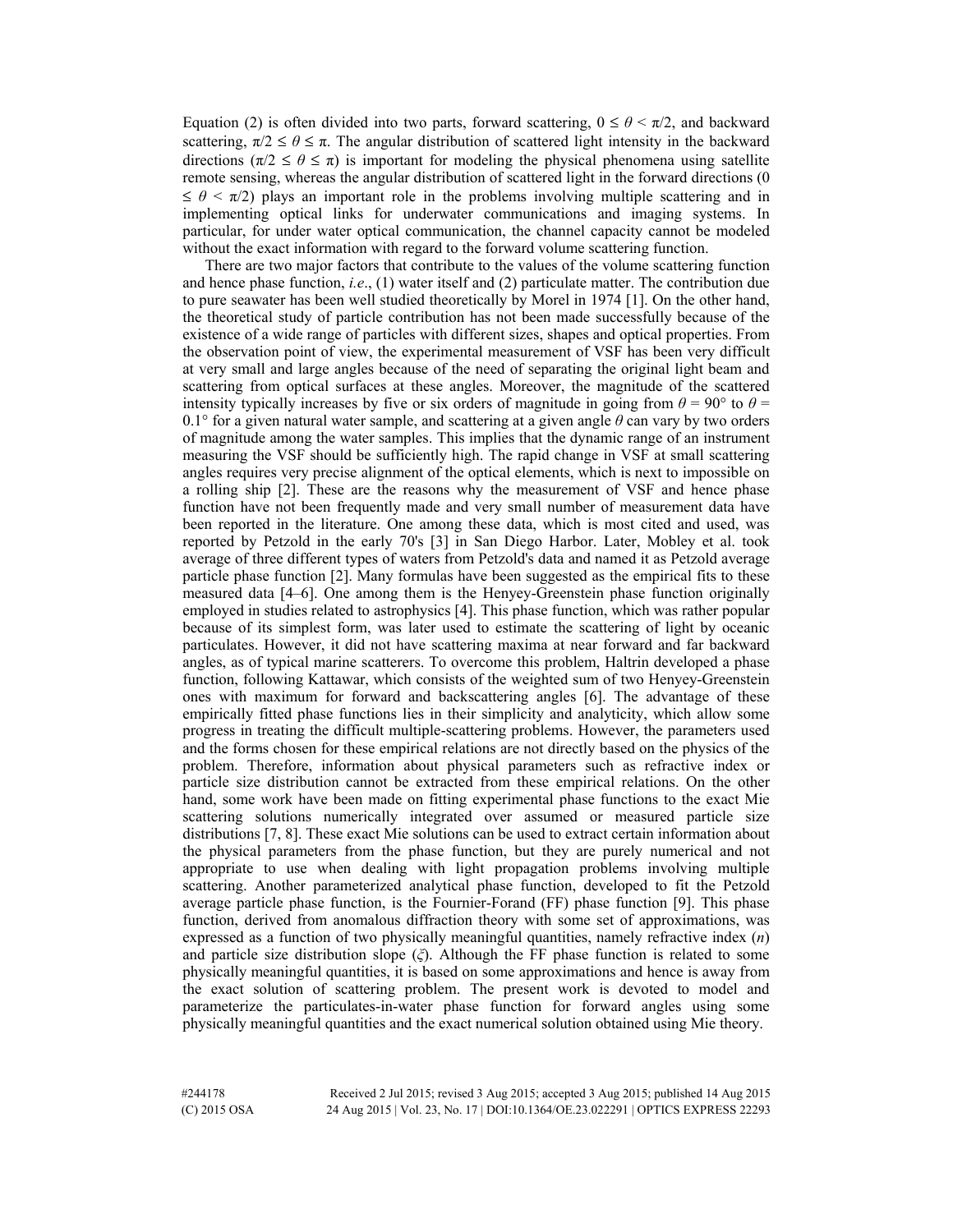The significant particulate contribution to phase function can be modeled using the Mie theory if particles are assumed to be homogeneous spheres and the particle size distribution and refractive index values are known [10]. According to Holland et al., the spherical approximation of irregularly shaped oceanic particles does not give much error to the light scattering calculations for angles less than about 80° [11]. Thus, in this paper we present a parameterized phase function for forward angles (0.1° to 90°), derived by a semi analytical approach using Mie theory. An extensive simulation was performed on the basis of bulk refractive index '*n* ' and particle size distribution slope '*ξ* ' for the particle volume scattering function (VSF), particle scattering coefficient  $(b_p)$ , particle backscattering coefficient  $(b_{bp})$ and particle attenuation coefficient (*cp*) (subscript '*p*' on any symbol denotes the particle contribution to the total quantity). The values of '*n*' varied from 1.04 to 1.3, with an increment of 0.02, and the values of '*ξ* ' varied from 3 to 5, with an increment of 0.2. These ranges chosen for the values of '*n*' and '*ξ* ' are typical of oceanic environment [12, 13]. The wavelength was chosen to be 530 *nm* as the phase function we consider as a reference was measured at 530 *nm* by Petzold [3]. The particle distribution was taken to be Junge type (power law), typical of oceanic environment. The effect of variation in refractive index (relative to water), PSD slope, minimum and maximum particle sizes on backscattering ratio was also studied. In particular, the variation of backscattering ratio as a function of refractive index and PSD slope was modeled, which was later inverted to obtain the bulk refractive index from measured parameters (*in situ*). After modeling the backscattering ratio, the phase function was also modeled as a function of '*n*' and '*ξ* ' using the simulated data. For this work, the entire range of forward angles (0.1°-90°) is divided into two ranges, namely a small angle range  $0.1^\circ$ -5 $^\circ$  and an intermediate angle range 5 $^\circ$ -90 $^\circ$ . This division boundary is decided by looking at the fact that all the phase function models cross each other near  $5^\circ$  as reported by Mobley et al. [14]. The phase function was then modeled for both the regions and the model equations were derived with different coefficients.

#### **2. Basic Mie theory and simulation**

The light scattering problem in ocean has some analytical solutions, according to Mie theory, with certain assumptions. Particulates in water should be (1) spherical, (2) homogenous, and (3) sufficiently diluted. It is traditional in light scattering theory to assume the shape of the marine particles as spherical. Particles with other shapes such as ellipsoid can also be handled, but in that case the scattering will also depend on the orientation of the particle and hence the scattering function must be averaged over all orientations. These complexities demand that the uniform spherical model must be employed to study the scattering of light by marine particles. On the other hand, composition of a particle relates to the light scattering properties through its refractive index, which may be a function of position within the particle itself. But it is very difficult to handle this intra-particulate variation of refractive index theoretically. Therefore, the homogeneity assumption is necessary for theoretical study of light scattering in underwater.

The interaction of the electromagnetic field with a sphere can be described in terms of a vector spherical harmonic expansion satisfying the Maxwell's equations and has been well described in literature [10, 15]. With above mentioned assumptions and by applying the appropriate boundary conditions of the electric and magnetic fields on the surface of a sphere, the expressions for scattering efficiency  $(Q_{bp})$ , backscattering efficiency  $(Q_{bbp})$  and extinction efficiency (*Qext*) can be derived. These are defined as follows,

$$
Q_{bp} = \frac{2}{\alpha^2} \sum_{n=1}^{\infty} (2n+1) (|a_n|^2 + |b_n|^2).
$$
 (3)

$$
Q_{ext} = \frac{2}{\alpha^2} \sum_{n=1}^{\infty} (2n+1) \operatorname{Re}(a_n + b_n).
$$
 (4)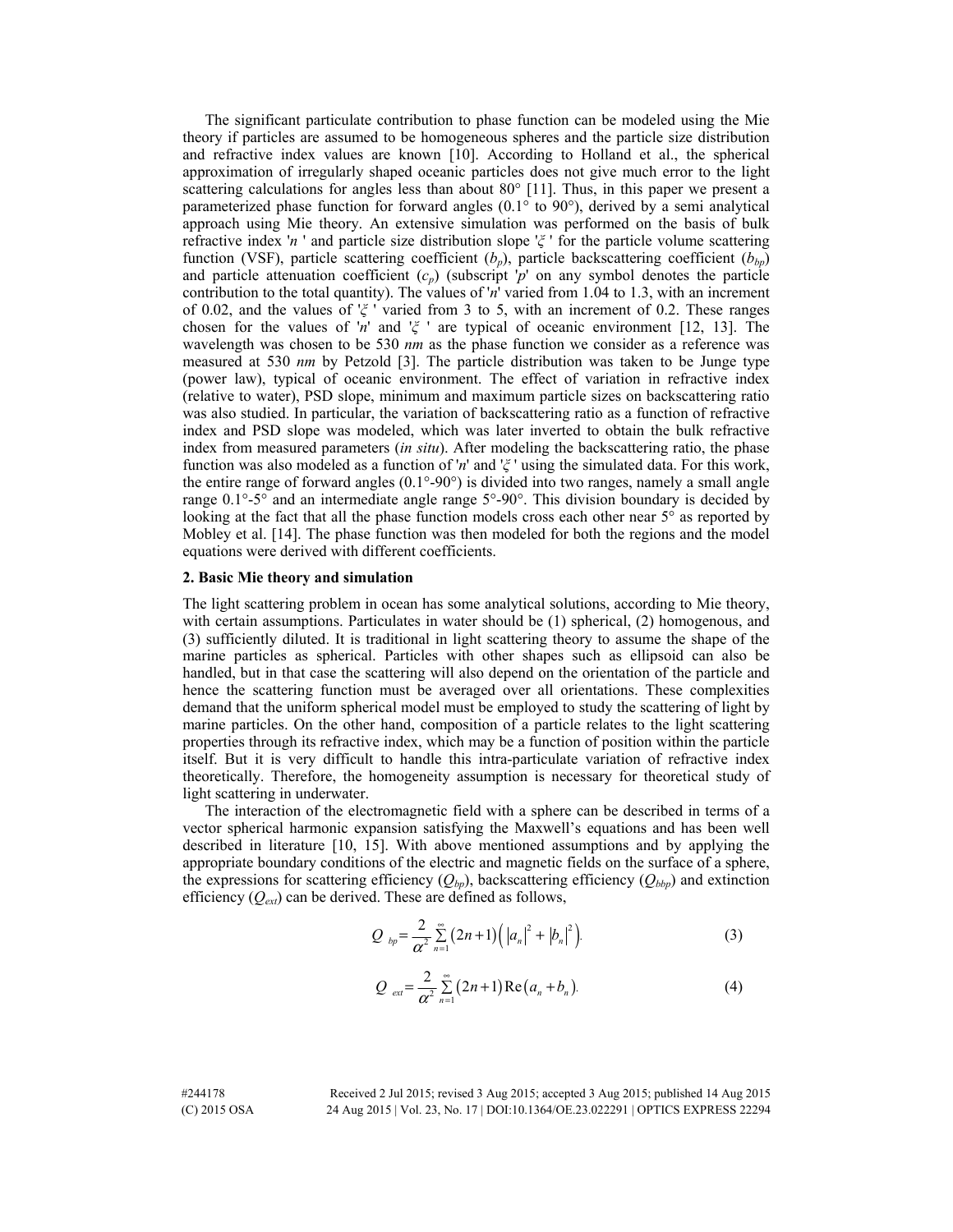$$
Q_{bbp} = \frac{1}{\alpha^2} \left| \sum_{n=1}^{\infty} (2n+1)(-1)^n (a_n - b_n) \right|^2.
$$
 (5)

where ' $a_n$ ' and ' $b_n$ ' are Mie-scattering coefficients and ' $\alpha$ ' is the size parameter given by,

$$
\alpha = \frac{\pi D}{\lambda_m}.\tag{6}
$$

'*λm*' is the wavelength of light in the host medium and '*D*' is the diameter of the particle.

According to energy conservation theorem, the absorption efficiency '*Qabs*' can be calculated from ' $Q_{bp}$ ' and ' $Q_{ext}$ ' using the relation below [16]

$$
Q_{\text{ext}} = Q_{\text{bp}} + Q_{\text{abs}}.\tag{7}
$$

All infinite series can be truncated after *nmax* terms. For this number Bohren and Huffman [17] proposed the value

$$
n_{\text{max}} = \alpha + 4\alpha^{\frac{1}{3}} + 1. \tag{8}
$$

To calculate the detailed shape of the angular scattering pattern in the far field zone, one must calculate the scattering amplitude functions  $S_I$  and  $S_2$  given by,

$$
S_1(\cos \theta) = \sum_{n=1}^{\infty} \frac{2n+1}{n(n+1)} (a_n \pi_n + b_n \tau_n).
$$
 (9)

$$
S_2(\cos \theta) = \sum_{n=1}^{\infty} \frac{2n+1}{n(n+1)} (a_n \tau_n + b_n \pi_n).
$$
 (10)

where '*n*' is an integer and '*θ* ' is the angle between the incident electric field and scattering plane. The functions  $\pi_n$  and  $\tau_n$  describe the angular scattering patterns of the spherical harmonics and are related to Legendre Polynomials. For an extensive and detailed description about Mie theory one can refer to Van de Hulst [10] or Bohren and Huffman [17].

With  $S_1$  and  $S_2$  values, the phase function can be found which is proportional to  $S_{11}(cos\theta)$ and is given by

$$
S_{11}(\cos\theta) = \frac{1}{2} \left( \left| S_1(\cos\theta) \right|^2 + \left| S_2(\cos\theta) \right|^2 \right). \tag{11}
$$

However, the Eq. (11) is not the normalized phase function and the normalized phase function is given by

$$
S_{11}(\cos \theta) = \frac{(|S_1(\cos \theta)|^2 + |S_2(\cos \theta)|^2)}{\sum_{n=1}^{\infty} (2n+1) (|a_n|^2 + |b_n|^2)}.
$$
 (12)

For a poly-dispersion the optical properties can be calculated using the following relations,

$$
b_p = \frac{\lambda^3}{8\pi^2} \int_{\alpha_{\min}}^{\alpha_{\max}} Q_{bp}(\alpha) f(\alpha) \alpha^2 d\alpha.
$$
 (13)

$$
b_{bp} = \frac{\lambda^3}{8\pi^2} \int_{\alpha_{\min}}^{\alpha_{\max}} Q_{bbp}(\alpha) f(\alpha) \alpha^2 d\alpha.
$$
 (14)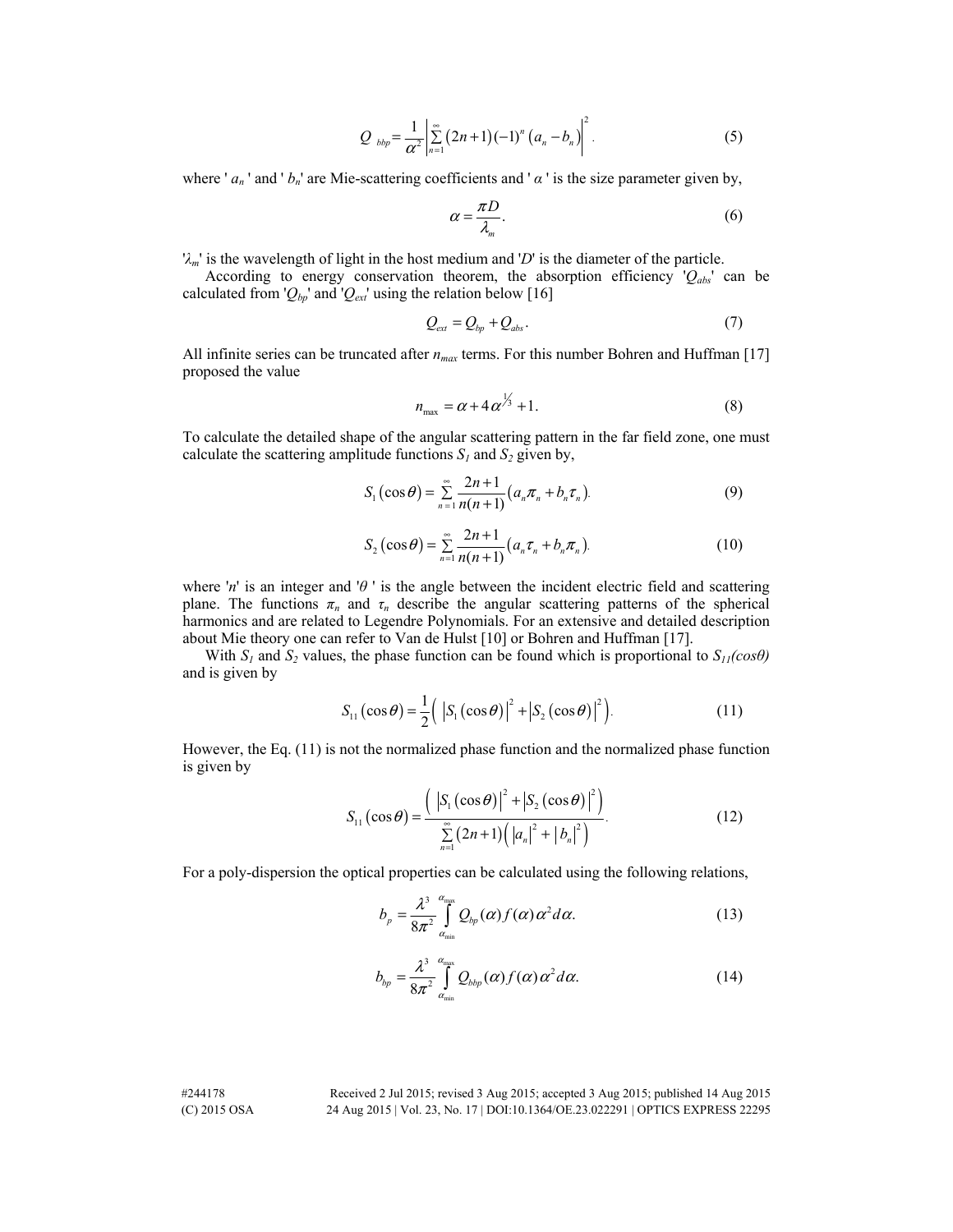$$
B_p = \frac{\int_{\alpha_{\text{min}}}^{\alpha_{\text{max}}} Q_{bbp}(\alpha) f(\alpha) \alpha^2 d\alpha}{\int_{\alpha_{\text{min}}}^{\alpha_{\text{max}}} Q_{bp}(\alpha) f(\alpha) \alpha^2 d\alpha}.
$$
 (15)

$$
\tilde{\beta}(\theta) = \int_{\alpha_{\min}}^{\alpha_{\max}} S_{11}(\cos \theta) f(\alpha) \alpha^2 d\alpha.
$$
 (16)

where,  $f(\alpha)$  is the probability density function for the PSD. Since particle size distributions (PSD) are typically continuous distributions and Mie-scattering properties can only be calculated for a monodisperse system, the PSD is fractionated and Mie-scattering properties are calculated for each fraction. These Mie scattering properties are then combined with the weight for each fraction to derive the bulk optical properties. As the number of fractions is unknown and needs to be optimized for each calculation, the entire range of PSD is kept fractionated until the desired properties  $(b, b_b \text{ and } \beta)$  converge to stable values as suggested by Aernouts *et al.* [18]. Since these PSD functions are often defined for sizes going from zero to infinity, the minimum and maximum size should be defined such that all the excluded sizes have no significant effect and the included size window is minimal to reduce the calculation time.

The simulation was carried out by choosing the wavelength  $\lambda = 530$  nm and the refractive index variation from  $n = 1.04$  to  $n = 1.3$  with an increment of 0.2. The range of values of refractive index is typical for oceanic particles and chosen according to the previous work. The particle size distribution was taken to be Junge type, since the size distribution of the total particle suspension and of the pelagic organisms in aquatic ecosystem has been shown to be well represented by such a distribution [10, 12, 19]. The probability density function for Junge type distribution is given as

$$
f(D) = KD^{-\xi}.
$$
 (17)

where, 'D' is the particle diameter and

$$
K = \frac{(\xi - 1)}{\left(D_{\min}^{1-\xi} - D_{\max}^{1-\xi}\right)}.
$$
\n(18)

*Dmin* and *Dmax* are the lower and upper limits of the size range under consideration and '*ξ* ' is the PSD slope.

## **3. Model description**

#### *3.1 Modeling of the backscattering ratio*

A model for calculating the backscattering ratio is derived from simulation results using the least square technique. It considers the two major factors responsible for light scattering, namely refractive index and PSD slope, as the inputs. The variation of backscattering ratio values with refractive index for some fixed values of PSDs is shown in Fig. 1(a). From this figure it is intuitive that the backscattering coefficient can be modeled as a function of 1/(*n*- $1$ <sup>2</sup> by a power law equation, for a particular value of PSD slope. The model equation satisfying this relationship between ' $B_p$ ' and '*n*' for all the values of PSD slope in the range 3 to 5 is expressed as

$$
B_p = P_1 \cdot (x)^{P_2} \,. \tag{19}
$$

where,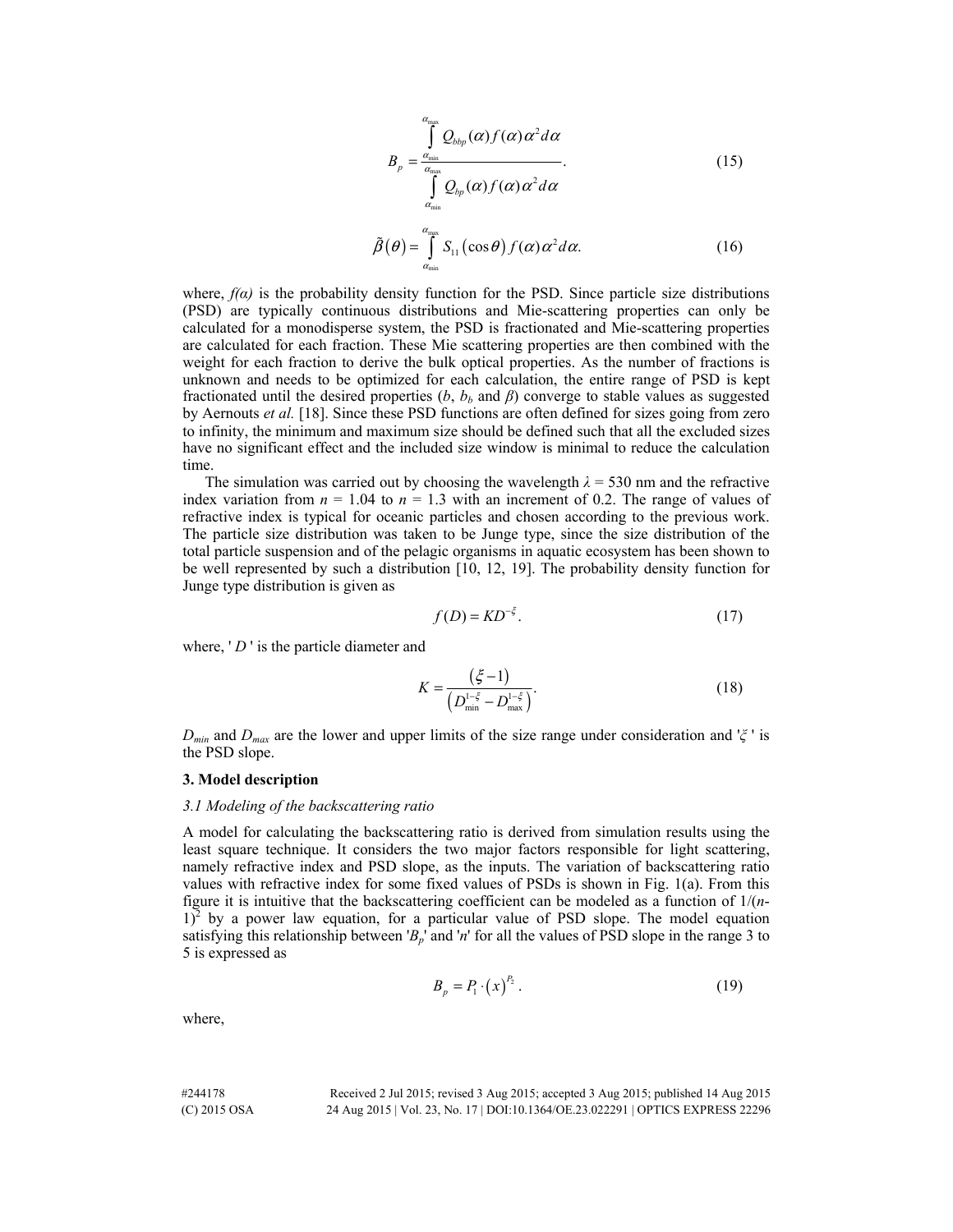$$
x=\frac{1}{\left(n-1\right)^2}.
$$

Clearly, the intermediate parameters  $P_I$  and  $P_2$  are functions of the PSD slope (Fig. 1 (b)). This variation is modeled using a least square technique, as expressed below.

$$
P_m = a_m (\xi - 3)^2 + b_m (\xi - 3) + c_m. \tag{20}
$$

where,  $m = 1$ , 2 and ' $\zeta$ ' is the PSD slope. In fitting all these equations care was taken so that the value of  $R^2$  (correlation coefficient) is nearly equal to one and the value of RMSE is nearly zero. The corresponding coefficients '*am*', '*bm*' and '*cm*' are given in Table 1.



Fig. 1. (a) Variation of the Backscattering Ratio  $(B_P)$  with  $1/(n-1)^2$ . (b) Variation of the intermediate parameters *P1* and *P2* with PSD slope (*ξ*).

Equation (19) can be inverted to give the values of bulk refractive index using easily measurable parameters '*ξ* ' and '*BP* '. The equation for predicting "*n*" is expressed as,

$$
n = 1 + \left(\frac{P_1}{B_P}\right)^{\frac{1}{2}P_2}.
$$
 (21)

|  |  | Table 1. Model parameters for calculating the backscattering ratio. |
|--|--|---------------------------------------------------------------------|
|  |  |                                                                     |

| m | a <sub>m</sub> | $b_m$   | $c_m$     |
|---|----------------|---------|-----------|
|   | 0.03182        | 0.00416 | 1514      |
|   | 0.101          | 0.00372 | $-0.6116$ |

# *3.2 Modeling of the phase function*

The main difference between the phase functions calculated using Mie theory and real phase functions of random natural grains of sea water lies in the fact that, oscillations are present in the former and disappear for the later. The main scattering peaks of these two are similar [20]. Also, oscillations present in the Mie scattering solution for a monodisperse particulate system start disappearing when a polydisperse particulate system (typical of oceanic environment) is considered [9]. For lower values of PSD the oscillation is more and it starts disappearing towards higher values of PSDs. Therefore, to include the entire range of PSD slopes in a single phase function model only forward angles are considered in the present work. Moreover, the spherical approximation of irregularly shaped oceanic particles in Mie theory gives good results for forward angles [11].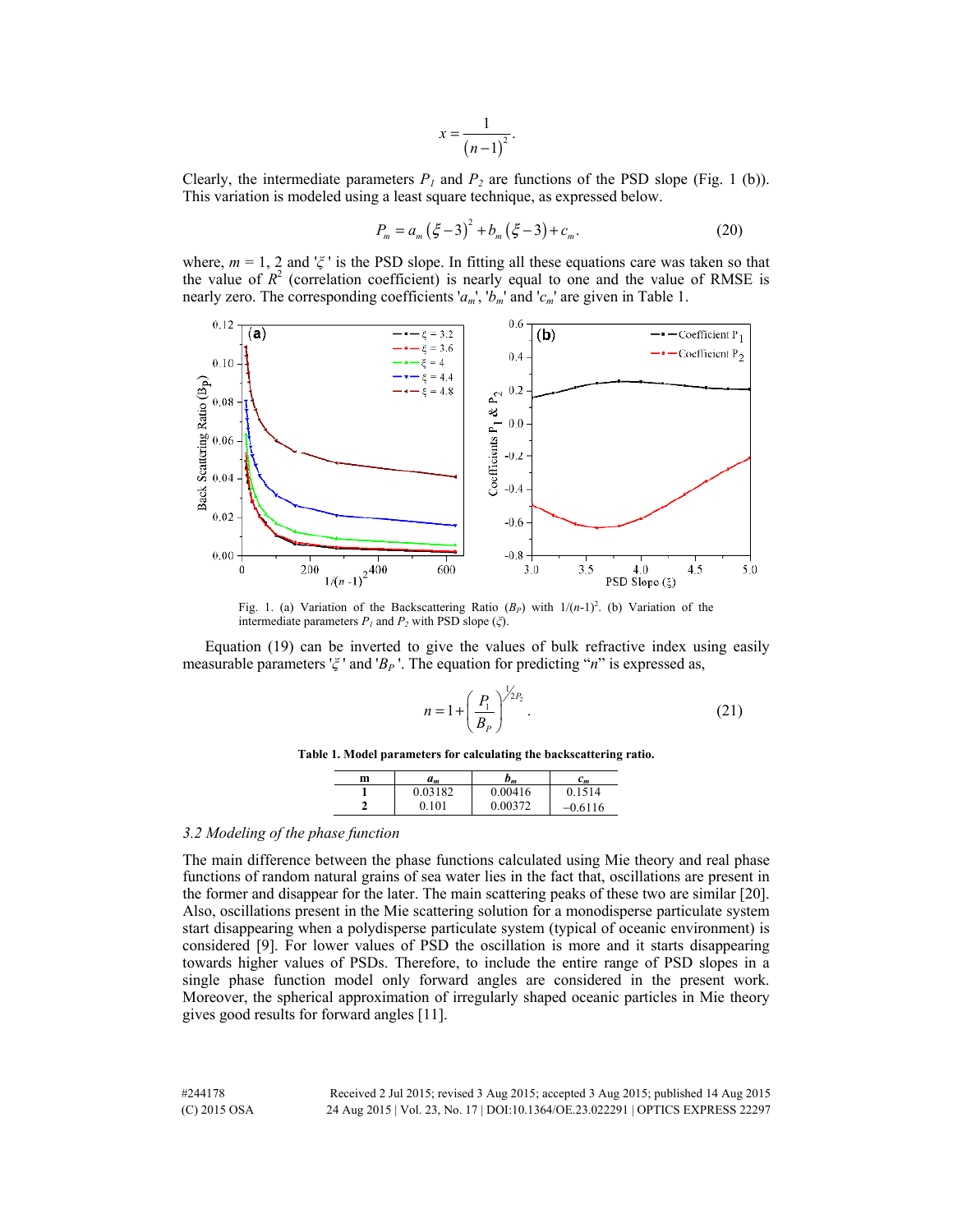To model the phase function from 0.1° to 90°, the entire range is divided into two parts, one from  $0.1^{\circ}$  to  $5^{\circ}$  and the other from  $5^{\circ}$  to  $90^{\circ}$ . Such a division was necessary as the phase function is highly nonlinear with a change in slope around  $5^{\circ}$  [21] and it is very difficult to model the entire range by a single power equation. Also, all the existing phase function models cross each other near this angle [14]. Then the least square method is applied to fit the simulated data of phase function to derive model equations separately for both the regions.

For the range  $0.1^{\circ}$  to 5° the model equation as a function of PSD slope and refractive index is given below,

$$
\log(\tilde{\beta}(\theta)) = P_1(\ln(\theta))^2 + P_2(\ln(\theta)) + P_3.
$$
 (22)

where,

$$
P_m = a_m \exp(-x) + b_m(x) + c_m.
$$
 (23)

and

$$
a_m = \frac{d_m}{y^2} + e_m \sin(5y) + f_m
$$
  
\n
$$
b_m = \frac{h_m}{y^2} + i_m \sin(5y) + j_m
$$
  
\n
$$
c_m = \frac{k_m}{y^2} + l_m \sin(5y) + o_m
$$
  
\n
$$
x = \xi - 3.
$$
\n(24)

 $y = n - 1$  and  $m = 1, 2, 3$ 

For the range 5° to 90°, the model equation is given below,

$$
\log(\tilde{\beta}(\theta)) = P_1(\ln(\theta))^3 + P_2(\ln(\theta))^2 + P_3(\ln(\theta)) + P_4.
$$
 (25)

where,

$$
P_m = a_m \exp(-x) + b_m(x) + c_m.
$$
 (26)

and

$$
a_m = \frac{d_m}{y^2} + e_m \sin(5y) + f_m
$$
  
\n
$$
b_m = \frac{h_m}{y^2} + i_m \sin(5y) + j_m
$$
  
\n
$$
c_m = \frac{k_m}{y^2} + l_m \sin(5y) + o_m
$$
  
\n
$$
x = \xi - 3.
$$
  
\n
$$
y = n - 1 \text{ and } m = 1, 2, 3, 4
$$
\n(27)

To model the phase function in a simple and useful way, the dependency of the phase function on scattering angle is first modeled by a power law equation for both the ranges 0.1° to  $5^{\circ}$  and  $5^{\circ}$  to  $90^{\circ}$  as given in Eq. (22) and Eq. (25) respectively. The intermediate parameters  $P_m$  are modeled as a function of the PSD slope and refractive index which are the major parameters influencing the scattering. The variation of these intermediate parameters with PSD slope is shown in Fig. 2 for the case of phase function in the 5° to 90° range. The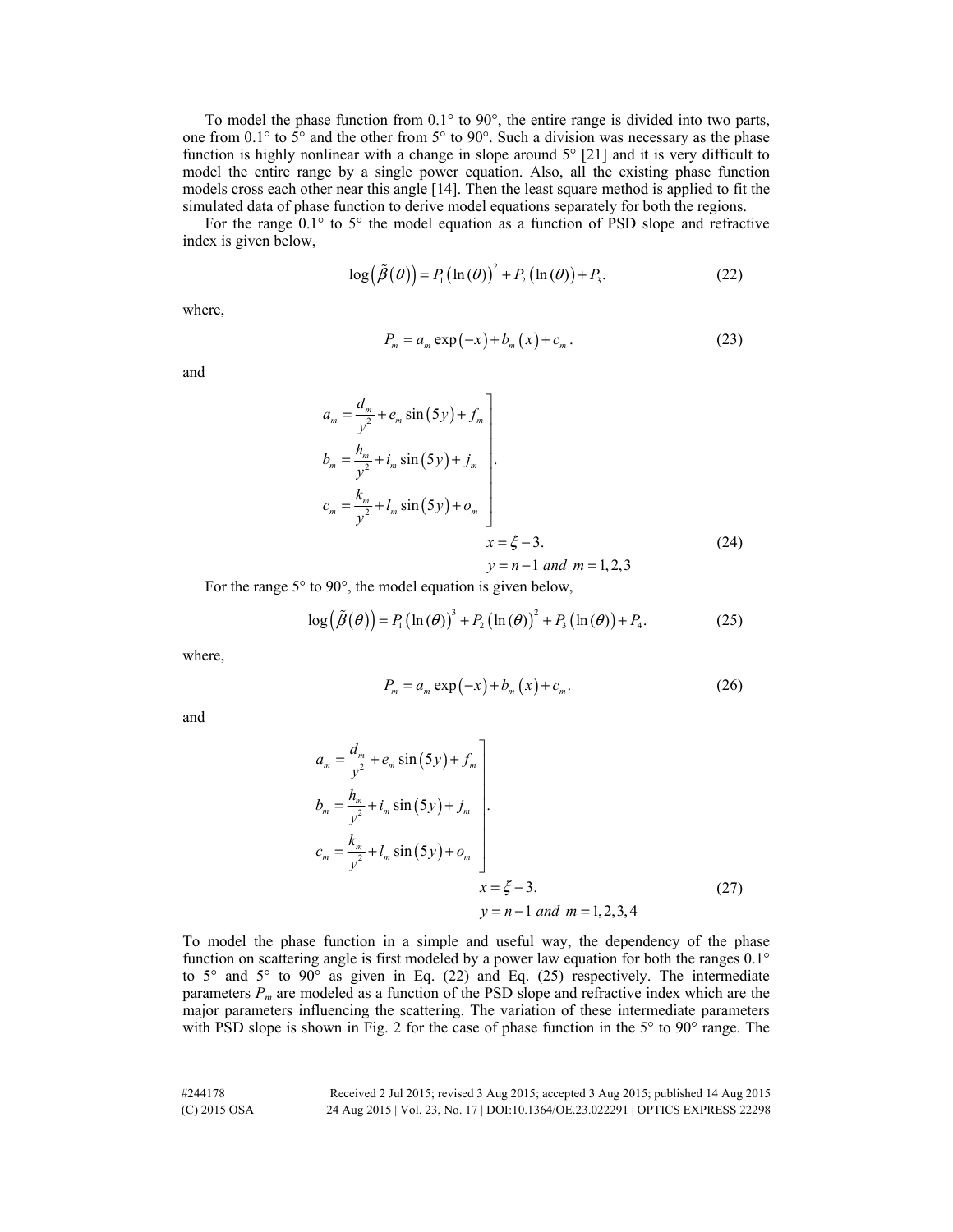similar variation of all the intermediate parameters with PSD resulted in a single equation describing the dependency. This dependency was fitted by using the least square method and is given by Eq. (26). The coefficients  $a_m$ ,  $b_m$  and  $c_m$  of Eq. (26) are then modeled as a function of refractive index '*n*' and is given in Eq. (27) (these figures are not shown for brevity). The same procedure is employed to model the phase function in the range  $0.1^{\circ}$  to  $5^{\circ}$ .



Fig. 2. Variation of the intermediate parameters  $P_m(P_I - P_4)$  with PSD slope values.

The corresponding model coefficients for the ranges  $0.1^{\circ}$  to  $5^{\circ}$  and  $5^{\circ}$  to  $90^{\circ}$  are given in Tables 2 and 3 respectively. Since the scattering phase function is highly nonlinear and has significantly larger variations in the forward angles, a large number of coefficients are required to model this phase function. However, it should be noted that the coefficients  $d_m$ ,  $h_m$ and  $k_m$  are very small values and the model is straightforward and less complex compared to the other phase function models. The number of coefficients with our phase function model can be decreased but at the expense of compromising the exact shape of the function.

| m | am,         | $e_m$     | I m       | $h_m$    | $\iota_m$              | Im         | n m        | $\iota_m$  | $\boldsymbol{o}_m$ |
|---|-------------|-----------|-----------|----------|------------------------|------------|------------|------------|--------------------|
|   | 0.000124    | $-0.1437$ | 0.01982   | 0.000035 | $-0.0322$ <sup>+</sup> | $-0.06899$ | $-0.00015$ | 0.05137    | 0.06542            |
|   | 0.000218    | $-0.1622$ | $-0.1345$ | 0.000017 | 0.06596                | 0.2118     | $-0.00026$ | $-0.0457'$ | $-0.58010$         |
|   | $-0.000054$ | 0.8617    | $-0.7334$ | 0.000047 | $-0.08305$             | $-0.64645$ | 0.00032    | $-1.00100$ | 2.79600            |

| Table 2. Model parameters for computing the phase function in the range $0.1$ °-5° |  |  |  |  |  |
|------------------------------------------------------------------------------------|--|--|--|--|--|
|------------------------------------------------------------------------------------|--|--|--|--|--|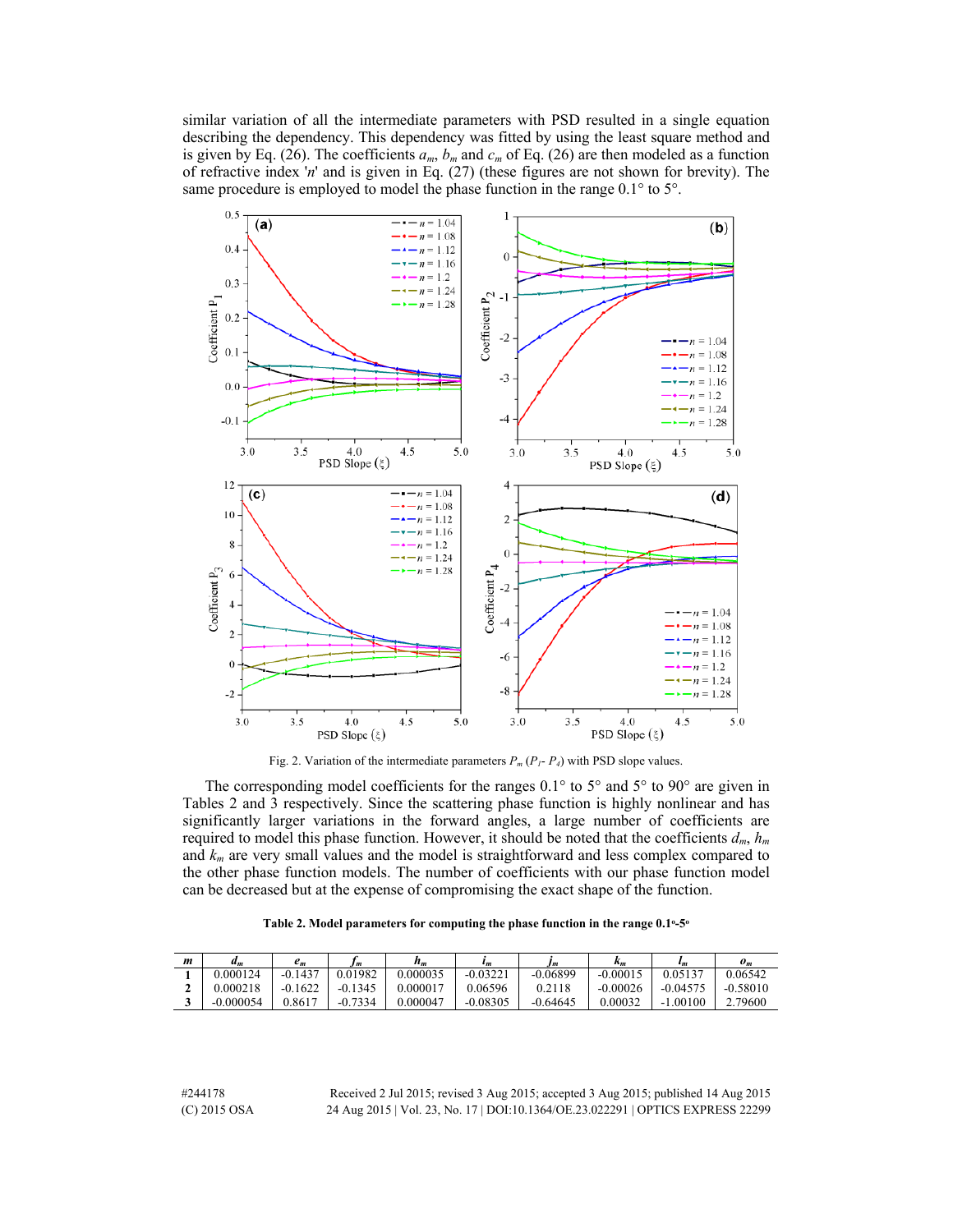**Table 3. Model parameters for computing the phase function in the range 5°- 90°.** 

| m | $d_m$     | $e_m$     | I m       | $h_m$      | $\iota_m$ | Im        | $\kappa_m$ | $\iota_m$ | $\boldsymbol{o}_m$ |
|---|-----------|-----------|-----------|------------|-----------|-----------|------------|-----------|--------------------|
|   | 0.0012    | 0.4594    | $-0.5601$ | 0.00029    | 0.214     | $-0.2145$ | $-0.00088$ | $-0.6234$ | 0.6062             |
|   | $-0.0098$ | $-3.1480$ | 4.1990    | $-0.00250$ | $-1.754$  | 7921      | 0.00768    | 4.9780    | $-5.1440$          |
|   | 0.0246    | 6.5966    | $-9.6520$ | 0.00723    | 4.430     | $-4.3770$ | $-0.02148$ | $-11.640$ | 1.930              |
|   | $-0.0198$ |           | 6.2890    | $-0.00605$ | $-3.486$  | 2.9660    | 0.01853    | 7.7180    | $-6.6490$          |

*3.3 Model comparison* 

In the past, many phase function models have been used for the numerical calculation of light fields in underwater. Many of these models are basically derived by fitting empirically to the experimentally measured Petzold average particle phase function. Other models are numerically derived based on Mie theory calculations. Here, performance evaluation of the new phase function model is accomplished by comparing its results with the Petzold average particle phase function derived from experimental measurements and other phase function models – such as the Henyey-Greenstein Phase Function (OTHG), Haltrin's Two-Term Henyey-Greenstein Phase Function (TTHG) and Fournier-Forand (FF) Phase Function. Besides, the present model is also compared independently with the measured data from Sokolov et al [21]. These models are briefly described in what follows.

## 3.3.1 Petzold average particle phase function

This phase function was reported by Petzold in 1972 [3] using three measurements of VSF in San Diego Harbor. The values of the phase function are given in Mobley et al. [22] and Mobley [2]. Numerical integration of this phase function over  $90^{\circ} \le \theta \le 180^{\circ}$  gives the particle backscattering ratio of  $B_p = 0.0183$ .

## 3.3.2 Fournier-Forand phase function

Fournier-Forand derived an approximate analytical phase function for an ensemble of particles that have a hyperbolic (Junge type) distribution, with each particle scattering according to the anomalous diffraction approximation to the exact Mie theory [9]. This phase function in its latest form is given by

$$
\tilde{\beta}_{FF}(\theta) = \frac{1}{4\pi(1-\delta)^2 \delta^{\nu}} \Biggl\{ \Biggl[ \nu \bigl(1-\delta \bigr) - \bigl(1-\delta^{\nu} \bigr) \Biggr] + \Biggl[ \delta \bigl(1-\delta^{\nu} \bigr) - \nu \bigl(1-\delta \bigr) \Biggr] \sin^{-2} \biggl( \frac{\theta}{2} \biggr) \Biggr\} + \frac{1-\delta^{\nu}_{180}}{\Bigl(16\pi \bigl( \delta_{180} - 1 \bigr) \delta^{\nu}_{180} \Bigr)} \Bigl( 3 \cos^2 \theta - 1 \Bigr).
$$
\n(28)

where,

$$
v = \frac{3 - \xi}{2} \text{ and } \delta = \frac{4}{3(n-1)^2} \sin^2\left(\frac{\theta}{2}\right). \tag{29}
$$

Here '*n*' is the real index of refraction of particles, ' $\zeta$ ' is the PSD slope and  $\delta_{180}$  is  $\delta$  evaluated at  $\theta = 180^\circ$ . Eq. (28) can be integrated to obtain the particle backscattering ratio

$$
B_{P} = 1 - \frac{1 - \delta_{90}^{V+1} - 0.5(1 - \delta_{90}^{V})}{(1 - \delta_{90})\delta_{90}^{V}}.
$$
\n(30)

Here  $\delta_{90}$  is  $\delta$  evaluated at  $\theta = 90^\circ$ . It is clear from Eq. (30) that one can have several sets of PSD and refractive index values for a specific value of backscattering ratio.

## 3.3.3 One -Term Henyey-Greenstein phase function (OTHG)

It is a single parameter analytical phase function [4], which is frequently used in radiative transfer calculations in astrophysics, atmospheric science and ocean optics, because of its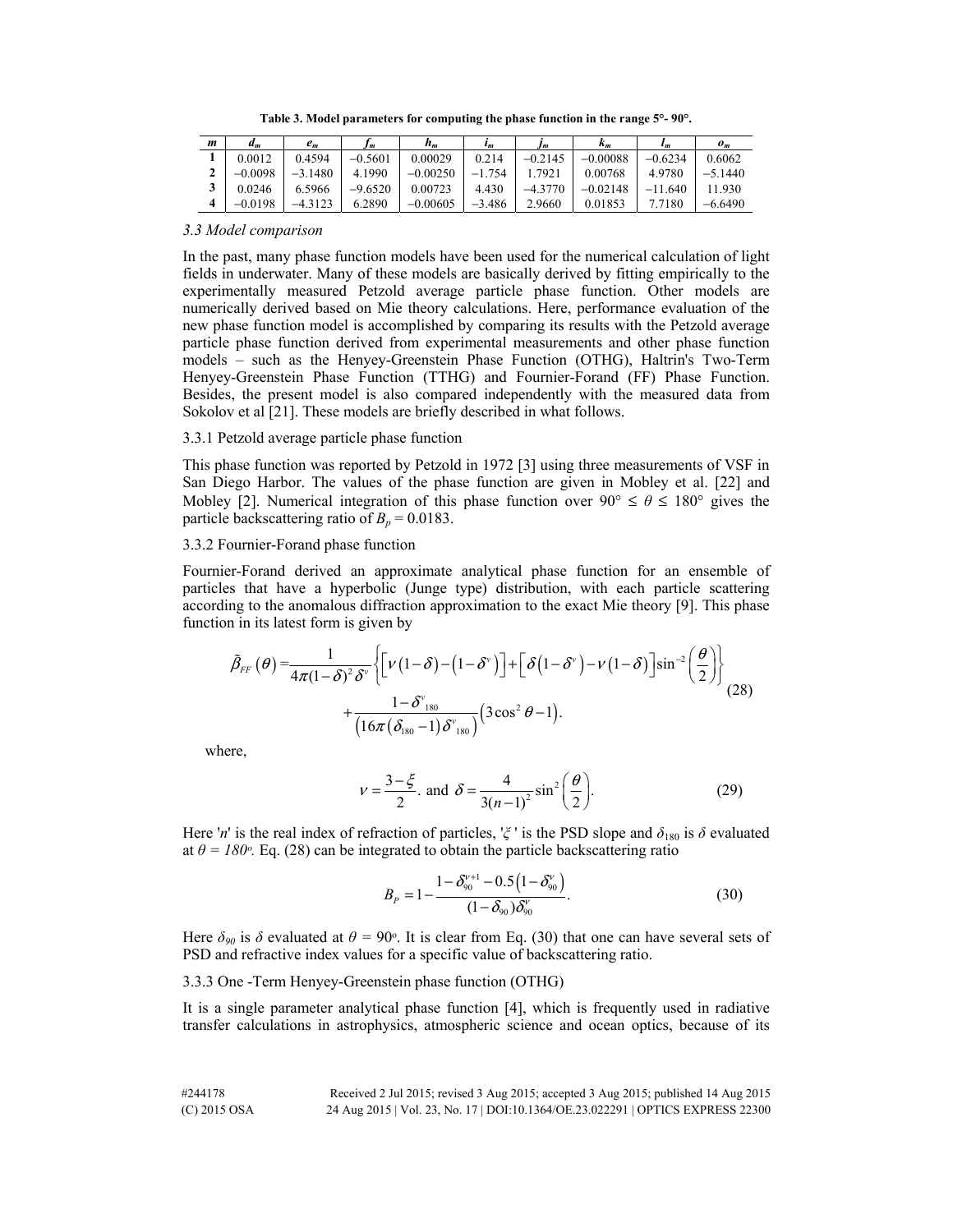mathematical simplicity. The expressions for the phase function and the corresponding backscattering ratio are given below.

$$
\tilde{\beta}_{OTHG}(\theta) = \frac{1}{4\pi} \frac{1 - g^2}{\left(1 + g^2 - 2g \cdot \cos \theta\right)^{3/2}}.
$$
\n(31)

$$
B_P = \frac{1 - g}{2g} \left( \frac{1 - g}{\sqrt{1 + g^2}} - 1 \right).
$$
 (32)

The parameter '*g* ' is the mean cosine of scattering angles and a value of  $g = 0.9185$  gives  $B_p =$ 0.0183.

3.3.4 Haltrin's Two-Term Henyey-Greenstein phase function (TTHG)

Haltrin used the weighted sum of OTHG phase function to give better values in the near forward angles [6]. The expression for this phase function is as given below.

$$
\tilde{\beta}_{\text{THG}}\left(\theta\right) = \alpha \, \tilde{\beta}_{\text{OTHG}}\left(\theta, \mathbf{g}_1\right) + \left(1 - \alpha\right) \tilde{\beta}_{\text{OTHG}}\left(\theta, \mathbf{g}_2\right). \tag{33}
$$

The value of  $\alpha$ ,  $0 \le \alpha \le 1$ , gives the relative contributions of the two OTHG phase functions to the TTHG phase function. Haltrin developed a version of the TTHG in which the '*α'* and '*g*2' parameters are given as functions of '*g*1' as follows,

$$
g_2 = -0.30614 + 1.0006g_1 - 0.01826g_1^2 + 0.03644g_1^3. \tag{34}
$$

$$
\alpha = \frac{g_2(1+g_2)}{(g_1+g_2)(1+g_2-g_1)}.
$$
\n(35)

Choosing  $g_l = 0.9809$  gives  $B_p = 0.0183$  for the Haltrin phase function. Further details on these phase functions can be found in Mobley et al. [14].

### 3.3.5 Measured phase function by Sokolov et al

This phase function was derived from the measurements of VSF profiles in the black sea costal area during the summer periods of 2002, 2003 and 2004. More than 1000 VSF profiles were obtained using a VSF meter in four spectral channels 443 nm, 490 nm, 555 nm and 620 nm with bandwidth of 10 nm. These measurements were performed in between 0.6° to 178°. The mean VSF values calculated from these data at four wavelengths, with extrapolated values of VSF for angles less than  $0.6\degree$  and more than  $178\degree$ , are provided in Table 1 of Sokolov et al. [21]. The corresponding mean values of scattering and backscattering coefficients are also reported in their study.

#### **4. Results and discussion**

## *4.1 Influence of the optical properties on backscattering ratio*

The backscattering ratio is estimated using Eq. (15) with varying parameters. Results are shown in Fig. 3, wherein the first subset shows the variation of backscattering ratio (in percentage) with maximum size of particles in the distribution  $(D_{max})$  for fixed values of refractive index,  $D_{min}$ , PSD slope and wavelength ( $\lambda = 530$ ) (Fig. 3(a)). It is found that particles greater than 100  $\mu$ *m* contribute ~1% to the backscattering ratio. Figure 3(b) shows the effect of small particles on backscattering ratio for fixed values of other parameters. This shows that the  $B_p$  value increases significantly with decrease in  $D_{min}$ , particularly when  $D_{min}$  < 1 *μm*, which clearly illustrates the significant role of submicron particles in scattering. Further, it is found that the backscattering ratio is independent of *Dmin* below 0.01*μm*. From these results, the minimum particle size  $(D_{min})$  was chosen as 0.01  $\mu$ *m* and maximum particle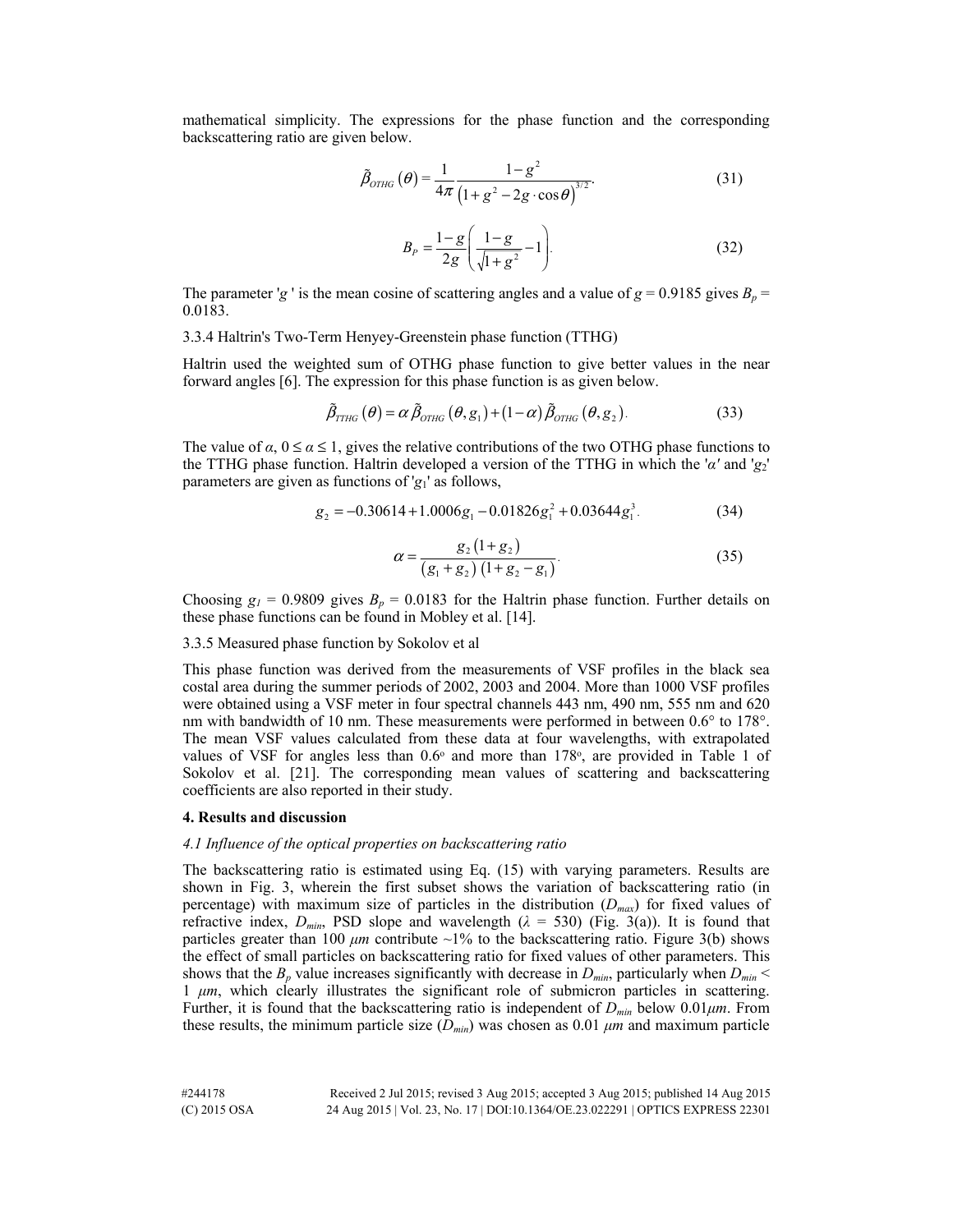size  $(D_{max})$  was chosen as 200  $\mu$ m. Figure 3(c) shows that for a poly-dispersed distribution obeying power law (Junge type) the backscattering ratio is independent of wavelength over the visible range. This spectral invariance of particulate backscattering ratio was verified experimentally by Whitmire et al. [23]. Therefore, the wavelength of simulation was chosen to be 530 *nm* which is of primary interest for computations involving RTE in underwater. Figure 3(d) shows the variation of *Bp* as a function of the particle size distribution slope '*ξ* ' for different refractive index values. The range of values of '*ξ* ' was chosen based on the previous studies [12, 13]. From this plot it is clear that  $B_p$  is highly dependent on ' $\zeta$ ' and this dependency increases with increase in the refractive index '*n* '. Waters with higher values of '*ξ* ' (a more negative slope in a log-log plot) will have a higher backscattering ratio. This strong dependency of '*Bp*' on '*ξ* ' suggests that the underwater optical properties depend on the shape of the particle size distribution.

### *4.2 Evaluation of the inversion model*

The performance of the model is evaluated based on the *in situ* data of  $B_P$  and  $c_p$  ( $\lambda$ ) that were measured from turbid coastal waters off Point Calimere (on the southeast part of India) and relatively clear waters off Chennai during the periods 13 - 21 May 2012, 15 - 18 August 2012 and 24 August - 1 September 2013. The *in situ* backscattering ratio values (*BP*) were derived from two independent measurements carried out in the field. For example, the particulate backscattering coefficients  $(b_{bp}(\lambda))$  at nine discrete wavelengths (412, 440, 488, 510, 532, 595, 650, 676, 715 *nm*) were measured with a WET Labs BB9 sensor. The particulate scattering coefficients  $(b_p(\lambda))$  throughout the visible and near-infrared spectrum (400-750 *nm*; in the interval of approximately 3-4 *nm*) were obtained from the measurements of beam attenuation  $(c_p(\lambda))$  and absorption  $(a_p(\lambda))$  coefficients made with a WET Labs *ac-s* meter (*i.e.*,  $b_p(\lambda) = c_p(\lambda) - a_p(\lambda)$ ). Prior to this analysis, data from the *ac-s* instrument were corrected for temperature, salinity and scattering effects (more details in Nasiha et al. [24]). The value of '*ξ* ' was estimated from the beam attenuation spectrum  $c_p(\lambda)$ , according to Diehl and Haardt [25], which follows the exact relation  $\gamma = \zeta$  - 3, with '*γ*' as the slope of the beam attenuation spectrum. According to Twardowski et al. [26], this relation is valid only for *ξ* ≥ 3.5 and for *ξ* values less than 3.5, nonlinearity is observed. Therefore, for harbor waters where the attenuation slope is less than 3.5, Eq. (29) of Nasiha et al. [24] is used to calculate the PSD slope. The estimated values of refractive index were examined for different water types, and are given in Table 4 along with the corresponding values of ' *γ* ', '*ξ* ' and '*Bp*'. For turbid coastal waters off Point Calimere (May 2012), the values of bulk refractive index range from 1.11 to 1.16. The higher values were observed at morning times and as the day passed the refractive index values decreased. This trend is because of a decrease in sediment concentration caused by diurnal effects of tides and currents in this region. A similar trend was observed for the time series data from the Jan. 2014 cruise. For harbor and lagoon waters, the bulk refractive index values ranged from 1.09 to 1.11 because of the significant contribution of detrital particles and phytoplankton relative to suspended sediments. For clear waters off Chennai, the refractive index values lie in the range 1.067-1.075, which was expected as the clear waters are dominated mainly by phytoplankton and its co-varying constituents. These ranges of bulk refractive index values for different water types are consistent with those reported by Twardowski et al. [26].

### *4.3 Validation of the phase function model*

From Eqs. (22) to (27) it is clear that the key inputs to the phase function model are '*n* ' and '*ξ* '. For validation of the new phase function, the Petzold average particle phase function is chosen as done in the previous studies [14, 21]. Since this phase function is based on experimental measurements and more frequently used by researchers, it is taken as the bench mark and is used for validating the new phase function model. The comparison results are shown in Fig. 4, wherein the Petzold average particle phase function is represented by the black line with a backscattering ratio value of  $B_p = 0.0183$ .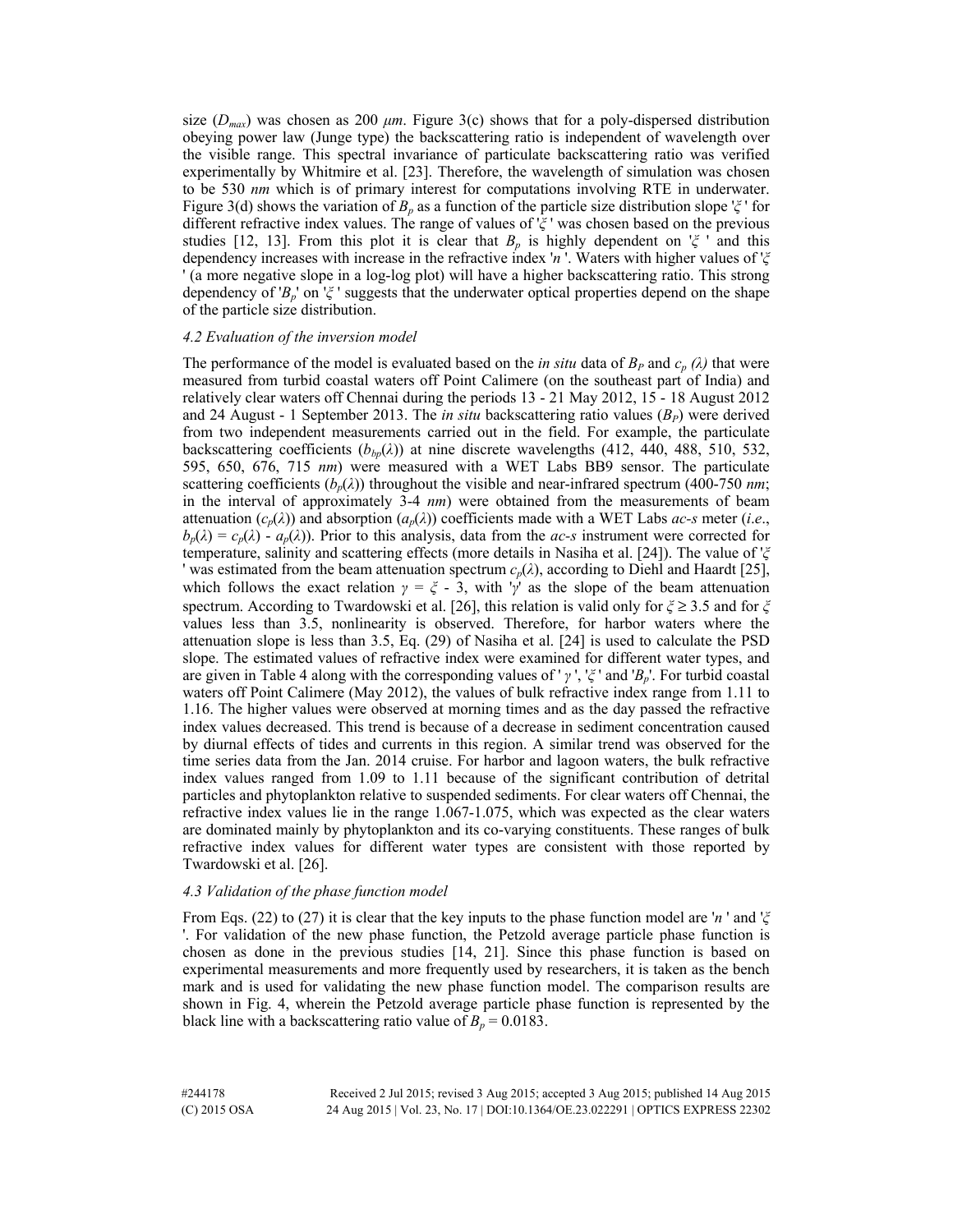| <b>Measurement</b><br>period / Water type | Station /<br>No. of<br>samples | <b>Attenuation slope</b><br>(y) | <b>PSD</b><br><b>Slope</b> | <b>Back</b><br><b>Scattering</b><br>ratio $(B_p)$ | <b>Bulk</b><br><b>Refractive</b><br>Index(n) |
|-------------------------------------------|--------------------------------|---------------------------------|----------------------------|---------------------------------------------------|----------------------------------------------|
|                                           | 9 am                           | 0.733                           | 3.733                      | 0.021                                             | 1.153                                        |
|                                           | $10:30$ am                     | 0.816                           | 3.816                      | 0.017                                             | 1.143                                        |
| May-2012<br>(Turbid water)                | $12:30 \text{ pm}$             | 0.928                           | 3.928                      | 0.018                                             | 1.128                                        |
|                                           | 2 pm                           | 1                               | 3.820                      | 0.018                                             | 1.118                                        |
|                                           | $3:30$ pm                      | 1.01                            | 3.911                      | 0.015                                             | 1.116                                        |
|                                           | 8:30 am                        | 0.671                           | 3.671                      | 0.025                                             | 1.190                                        |
|                                           | 10 <sub>am</sub>               | 0.661                           | 3.661                      | 0.024                                             | 1.182                                        |
| Jan-2014                                  | $11:30$ am                     | 0.744                           | 3.744                      | 0.023                                             | 1.165                                        |
| (Turbid water)                            | 1 pm                           | 0.734                           | 3.734                      | 0.021                                             | 1.152                                        |
|                                           | $2:30 \text{ pm}$              | 0.785                           | 3.785                      | 0.021                                             | 1.145                                        |
|                                           | 4 pm                           | 0.65                            | 3.650                      | 0.019                                             | 1.148                                        |
|                                           | 8 am                           | 0.836                           | 3.836                      | 0.011                                             | 1.077                                        |
|                                           | 10 <sub>am</sub>               | 0.836                           | 3.836                      | 0.011                                             | 1.077                                        |
| 2013<br>(Clear water)                     | 12                             | 0.933                           | 3.933                      | 0.011                                             | 1.068                                        |
|                                           | $1:30$ pm                      | 0.86                            | 3.860                      | 0.011                                             | 1.075                                        |
|                                           | 3 pm                           | 0.856                           | 3.856                      | 0.011                                             | 1.075                                        |
|                                           | 1                              | 0.321                           | 3.217                      | 0.009                                             | 1.100                                        |
| 2013                                      | $\overline{c}$                 | 0.19                            | 3.190                      | 0.011                                             | 1.103                                        |
| (Harbour water)                           | 3                              | 0.258                           | 3.258                      | 0.014                                             | 1.102                                        |
|                                           | $\overline{4}$                 | 0.391                           | 3.391                      | 0.015                                             | 1.095                                        |
|                                           | $\mathbf{1}$                   | 0.924                           | 3.924                      | 0.017                                             | 1.105                                        |
| 2013                                      | $\overline{2}$                 | 0.912                           | 3.912                      | 0.017                                             | 1.109                                        |
| (Productive lagoon<br>water)              | 3                              | 0.793                           | 3.793                      | 0.017                                             | 1.123                                        |
|                                           | $\overline{4}$                 | 0.756                           | 3.756                      | 0.017                                             | 1.127                                        |
|                                           | 1                              | 0.887                           | 3.887                      | 0.017                                             | 1.111                                        |
|                                           | $\overline{2}$                 | 0.703                           | 3.703                      | 0.017                                             | 1.132                                        |
| 2014 (Productive<br>lagoon water)         | 3                              | 0.597                           | 3.597                      | 0.017                                             | 1.142                                        |
|                                           | 4                              | 0.618                           | 3.618                      | 0.017                                             | 1.141                                        |
|                                           | 5                              | 0.597                           | $\overline{3.597}$         | 0.017                                             | 1.143                                        |

**Table 4. Particulate optical properties obtained for different types of waters. Results also show the refractive index values derived for these waters.** 

Figure 5 shows the different contours of  $B<sub>p</sub>$  calculated from the backscattering model. These contour lines do not show the asymptotic behavior as the Fournier-Forand phase function does. This is due to the reason that in the analytical derivation of FF phase function, anomalous diffraction approximation of Mie scattering was taken and the infinite series of backscattering efficiency was approximated by a finite series. Further, this finite series was approximated, for simplicity, by an expression having asymptotic behavior at both small and large values of particle sizes [9]. On the other hand, in case of Mie theory, the infinite series is terminated according to Eq. (8). The same kind of non-asymptotic behavior can be found for the inversion model of Twardowski et al. [25]. From Fig. 5 it is clear that there is no unique set of values of '*n*' and '*ξ* ' for a particular *Bp* value. Several sets of values of *'n*' and '*ξ* ' are obtained for the backscattering ratio of 0.0183 using the backscattering model. However, it is found that for a particular set of 'n' and ' $\zeta$ ' ( $n = 1.16$  and  $\zeta = 3.4586$ ), the new model provides a phase function closely matching with the Petzold average particle phase function, as shown in Fig. 4. It can be seen that the OTHG phase function levels out of the Petzold average particle phase function for small angles less then few degrees. Though the TTHG model gives improved values of  $\tilde{\beta}$  at near forward angles, in comparison to the OTHG function model, it shows a considerable amount of deviation from the Petzold average particle phase function in the far forward angles. Looking at the FF phase function calculated with the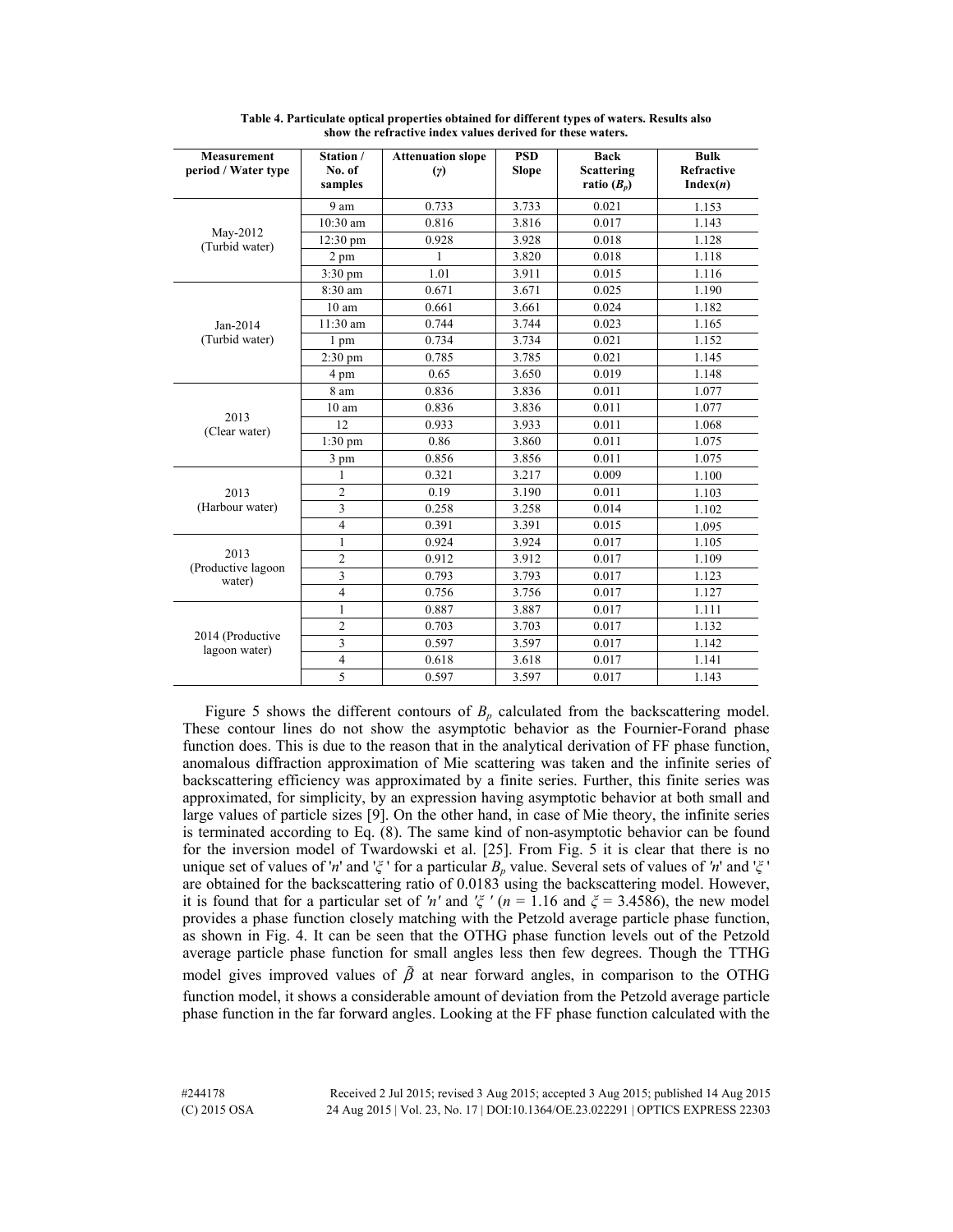

same values of '*n*' and 'ξ', it gives a good fit to the Petzold phase function in almost all angles while overestimating the values at small angles.

Fig. 3. Variation of the particle backscattering coefficient with (a) maximum particle diameter  $D_{\text{max}}$ ' with fixed  $D_{\text{min}} = 0.01 \mu m$ ,  $\lambda = 530 \mu m$ ,  $m = 1.05 - 0.0001i$  and PSD slope (*ξ*) = 3, 3.5, 4, 5, (b) minimum particle diameter  $\sum_{\text{min}}$  with fixed  $D_{\text{max}} = 200 \ \mu m$ ,  $\lambda = 530 \ \text{nm}$ ,  $m = 1.05 - 0.0001i$ and PSD slope ( $\zeta$ ) = 4, (c) wavelength ' $\lambda$  ' with fixed D<sub>min</sub> = 0.01  $\mu$ *m*, D<sub>max</sub> = 200  $\mu$ *m*, and PSD slope ( $\zeta$ ) = 4, and (d) PSD slope with fixed D<sub>min</sub> = 0.01  $\mu$ m, D<sub>max</sub> = 200  $\mu$ m,  $\lambda$  = 530 *nm* and real refractive indices values  $n = 1.04 - 0.02 - 1.2$ .

The quantitative measure of the differences of all these phase functions from a standard phase function (*i.e*., Petzold phase function) is obtained based on some standard statistical parameters: for example, Root Mean Square Error (*RMSE*), Mean Relative Error (*MRE*), slope, intercept and correlation coefficient  $(R^2)$  which are commonly used for evaluating the model results [27]. The present model yielded MRE =  $-0.13$ , *RMSE* = 0.11, bias =  $-0.017$ , slope = 1, intercept =  $-0.042$ , and  $R^2 = 0.99$ , which are significantly better than those of the OTHG and TTHG models. The above statistical values of our model are nearly identical to those of the FF model. The lower values of error and higher values of slope and  $R<sup>2</sup>$  associated with the new model indicates its potential in predicting the phase function of arbitrary water type with bulk refractive index and particle size distribution slope as the inputs.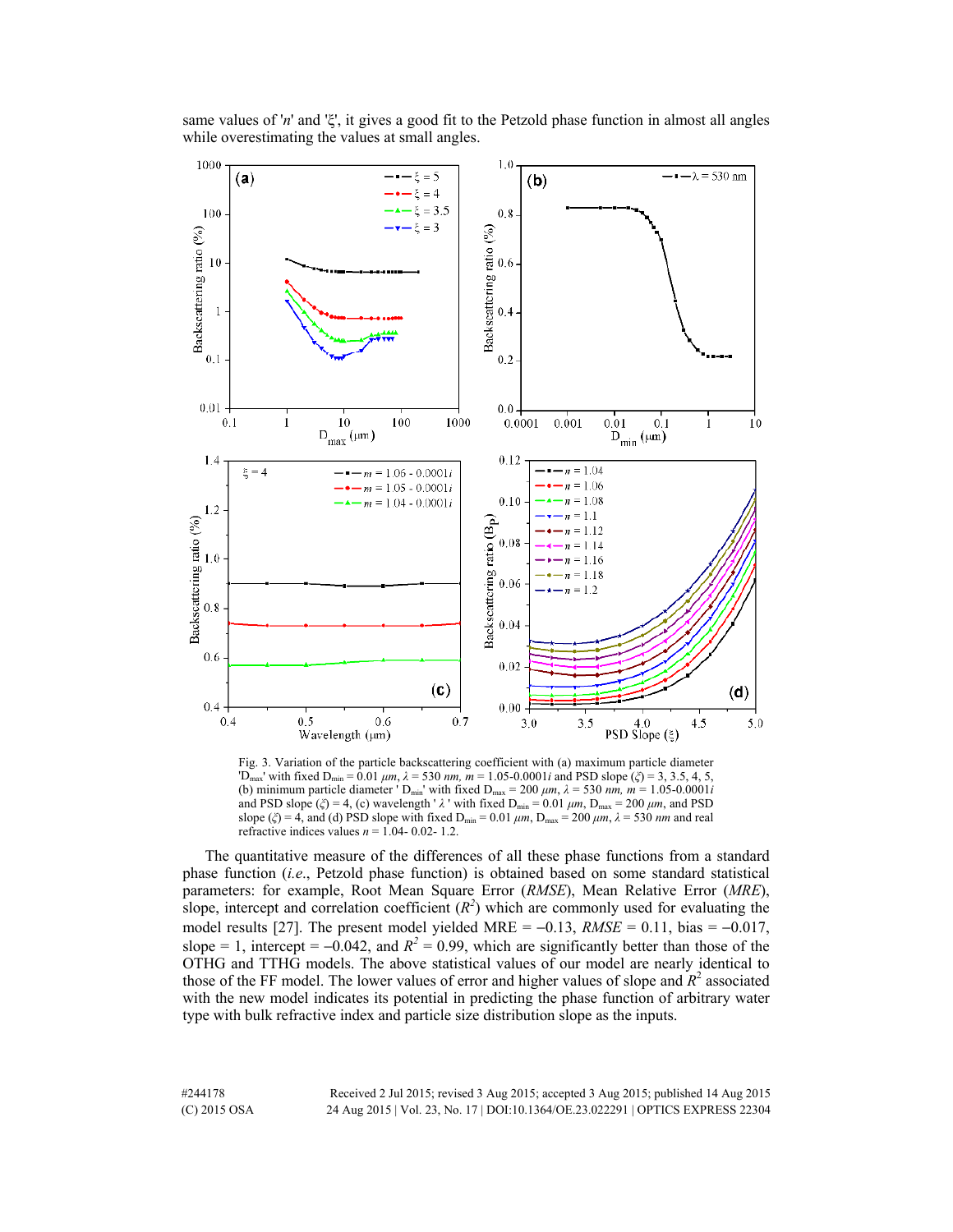The best fit value  $n = 1.16$  is consistent with the idea that the San-Diego Harbor water may be dominated by suspended sediments with an average refractive index of around 1.16 [28]. Moreover, according to Satyendranath et al. [19], oceanic particles having  $B_p$  values more than a few percent are mineral particles with indices of refraction in the order of about 1.15.



Fig. 4. Comparison of the phase functions obtained through different models for the scattering angles (a) from  $0.1^{\circ}$  to  $90^{\circ}$  and (b)  $0.1^{\circ}$  to  $10^{\circ}$  (extended  $10^{\circ}$  instead of  $5^{\circ}$  for better clarity) to emphasize the large variation and deviation of different phase functions at small angles.



Fig. 5. Contours of the backscattering ratio  $B_p$  from Eq. (21).

The sensitivity of our model with the bulk refractive index value of  $n = 1.16$ , which was determined based on the measurement data from San Diego harbor waters giving the best fit to the Petzold average phase function, is further verified by another independent measured data reported by Sokolov et al. [21]. As the present simulation was carried out for a wavelength of 530 *nm*, this independent comparison was performed for a wavelength of 555 *nm*. The corresponding value of backscattering is given as  $B_p = 0.0188$ . Several sets of values of *n* and *ξ* were obtained for this particular backscattering value using the backscattering model and the corresponding phase function values were calculated. It is found that for a particular set of values of '*n*' and ' $\zeta$ ' (*i.e.*,  $n = 1.16$ ;  $\zeta = 3.5188$ ), the present model gives a phase function closely matching with the data reported by Sokolov et al. [21] (Fig. 6). A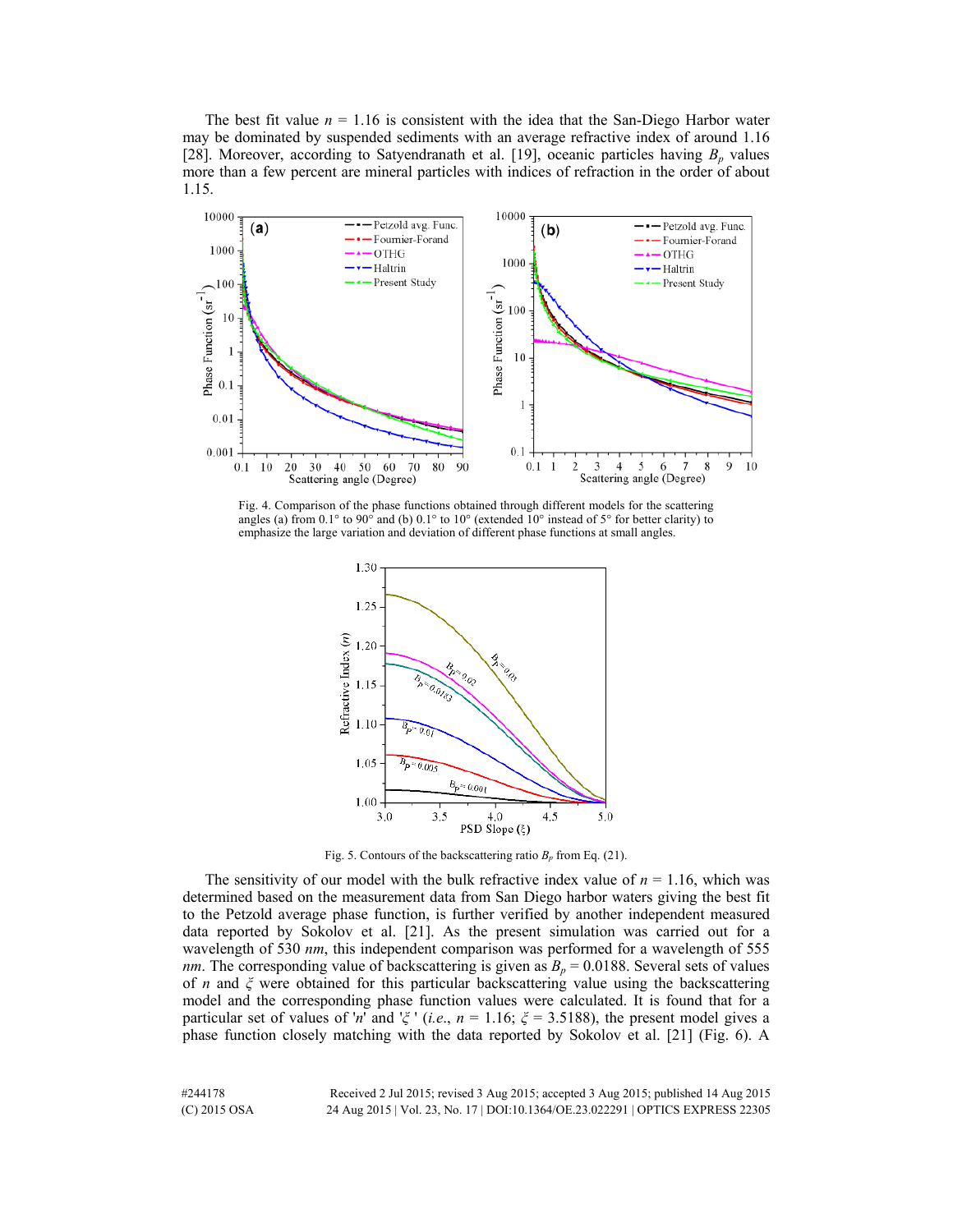change in slope at  $5^\circ$  can be observed for both the phase functions. This best fit value of  $n =$ 1.16 is consistent with the value of average bulk refractive index reported by Chami et al. [29] for turbid coastal waters of the Black Sea. The reported bulk refractive index values varied from 1.12 to 1.2, with an average of 1.16 which is consistent with the mineral composition of particles commonly found in the coastal ocean (such as quartz with  $n = 1.15$  or mica with  $n =$ 1.2).



Fig. 6. Comparison of the present study with the data presented by Sokolov et al. [21]

# **5. Conclusion**

In the present work, an extensive numerical computation for various inherent optical properties of aquatic particles was performed. The variation of '*Bp*' with different optical properties of particles was investigated. From this study, it is concluded that particles with size less than 0.01 *μm* and greater than 200 *μm* have very little effects on light scattering in the visible range. However, the particle size distribution plays a significant role in deciding the intensity distribution of scattered light. In particular, particles with submicron size play a major role on the light scattering properties. The model of backscattering ratio  $(B_n)$  was inverted to form a relationship which correlates the refractive index to some physically meaningful and measurable optical parameters. This model was further employed to calculate the refractive indices for some selected ocean and coastal waters and expected values were obtained. In the second part, a parameterized relation for the scattering phase function of marine particles (for forward angles) was established purely from the numerically computed data. The two dependent variables of this phase function, namely the refractive index and PSD slope, are easily obtainable parameters from *in situ* measurements using the commercially available instrumentation. The present phase function model when compared with the Petzold average particle phase function and results from the existing models yielded encouraging results. Further, the model results were verified independently with another recently measured phase function data from Sokolov et al. [21]. It was found that the value of refractive index predicted by the present model is in agreement with that reported for turbid coastal waters. Some discrepancies were evident between the measured and modeled values of phase function due to approximations in Mie computation as discussed in section 2. However, results from this study clearly indicate that the present model predicts the phase function with the desired accuracy and hence will have important implications in marine optics and underwater optical studies, particularly in underwater imaging and channel modeling for underwater optical wireless communication systems.